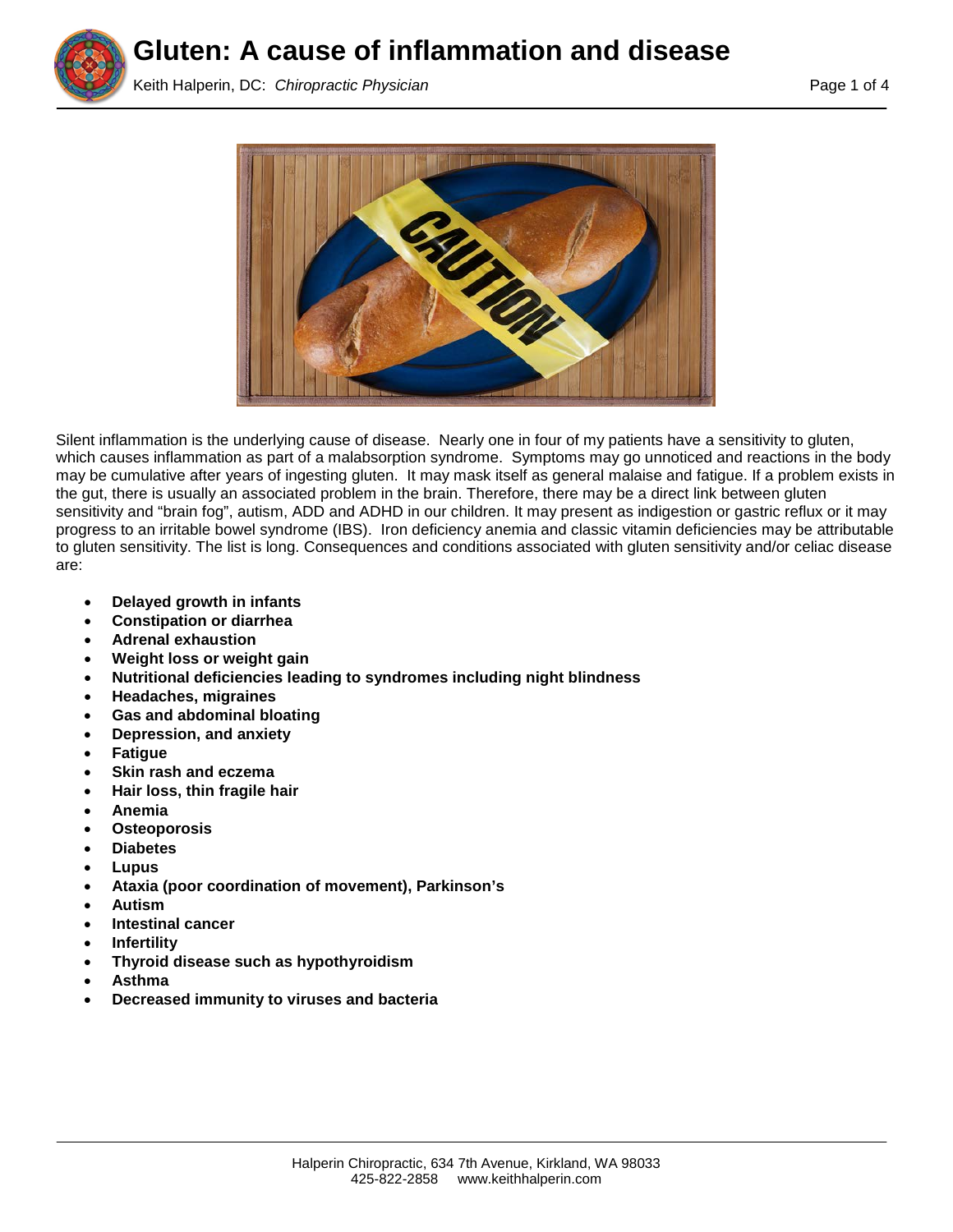

Keith Halperin, DC: *Chiropractic Physician* **Page 2 of 4** and 2 of 4

### **What is gluten?**

Gluten is a protein found in grains (wheat, rye, barley). It is the stuff that makes dough sticky. The component parts or proteins in gluten are gliadin and glutenin. When those allergic to gluten eat gluten-containing grains, an immune response occurs. Instead of digesting this protein completely, the body recognizes it as a foreign substance and reacts to it as it would to any invader. The immune system *may* then make food-specific IgG or IgE antibodies to gluten, which we can measure via a blood test, as we would most food allergies. Each time you ingest gluten, the immune system sounds an alarm and proceeds to attack the proteins in gluten. You may experience immediate reactions like an itchy mouth, stomach cramping or hives due to the histamine reaction of the immune system. More severe reactions like breathing problems or anaphylaxis (shock) may also ensue.

# **Allergy vs. sensitivity**

Yet most reactions to gluten are not due to an allergic response.Gluten *sensitivity* is not a typical allergy. It is a food *intolerance.* Allergies and intolerance are both reactions involving your immune system, but sensitivity reactions may be more complicated.

**Note:** Terms can be confusing: Gluten intolerance involves an immune system reaction to gluten whereas lactose intolerance is an enzyme deficiency and does not involve an immune response.

A food intolerance reaction is a delayed reaction to gluten or other foods. It may take hours or days for reactions to occur, and symptoms may become apparent over time. These reactions do not involve IgG/ IgE antibody reactions (although some individuals may also have an allergy to gluten).

*An allergic reaction may have a significant effect on the body, as in the case of anaphylaxis, but these reactions usually do not harm the organs long term. Food intolerance reactions do have long- term effects on the body organs and may even cause premature death.*

## **Testing**

Testing may include –

- IgG/IgE tests for gliadin antibodies
- IgA anti-transglutaminase
- Anti-endomysial antibodies
- Tests for reactions to 12 different proteins associated with wheat (not only gluten)
- Genetic markers that predispose to celiac disease and/or gluten sensitivity (important to see for long-term family food choices)
- Biopsy of the small intestine to see if there is destruction of villi, which indicates celiac disease

Anti-tissue transglutaminase is an autoimmune reaction to enzymes that are found in the cells that line the gut. Transglutaminase enzymes repair damage to the gut lining and are deposited in the lumen of the gut in response to inflammation. The antibodies against transglutaminase enzymes do not trigger a histamine reaction. They *do* cause chronic inflammation and can lead to the destruction of the tissues of the intestines. This destruction can lead to celiac disease and all its consequences. The blood test is often used to test for celiac disease.

Testing may be inaccurate at times. For instance, the blood test for anti-transglutaminase antibody is considered best for celiac disease. The test is supposed to be 95% accurate. Remember, celiac disease is defined by the destruction of the villi in the small intestine. When the anti-transglutaminase test was developed, it was compared to those people who had an intestinal biopsy for celiac. Therefore, in those subjects who had proven celiac (biopsy) the anti-transglutaminase test was 95% accurate. But what about those who have varying symptoms and do not have celiac and are sensitive to gluten?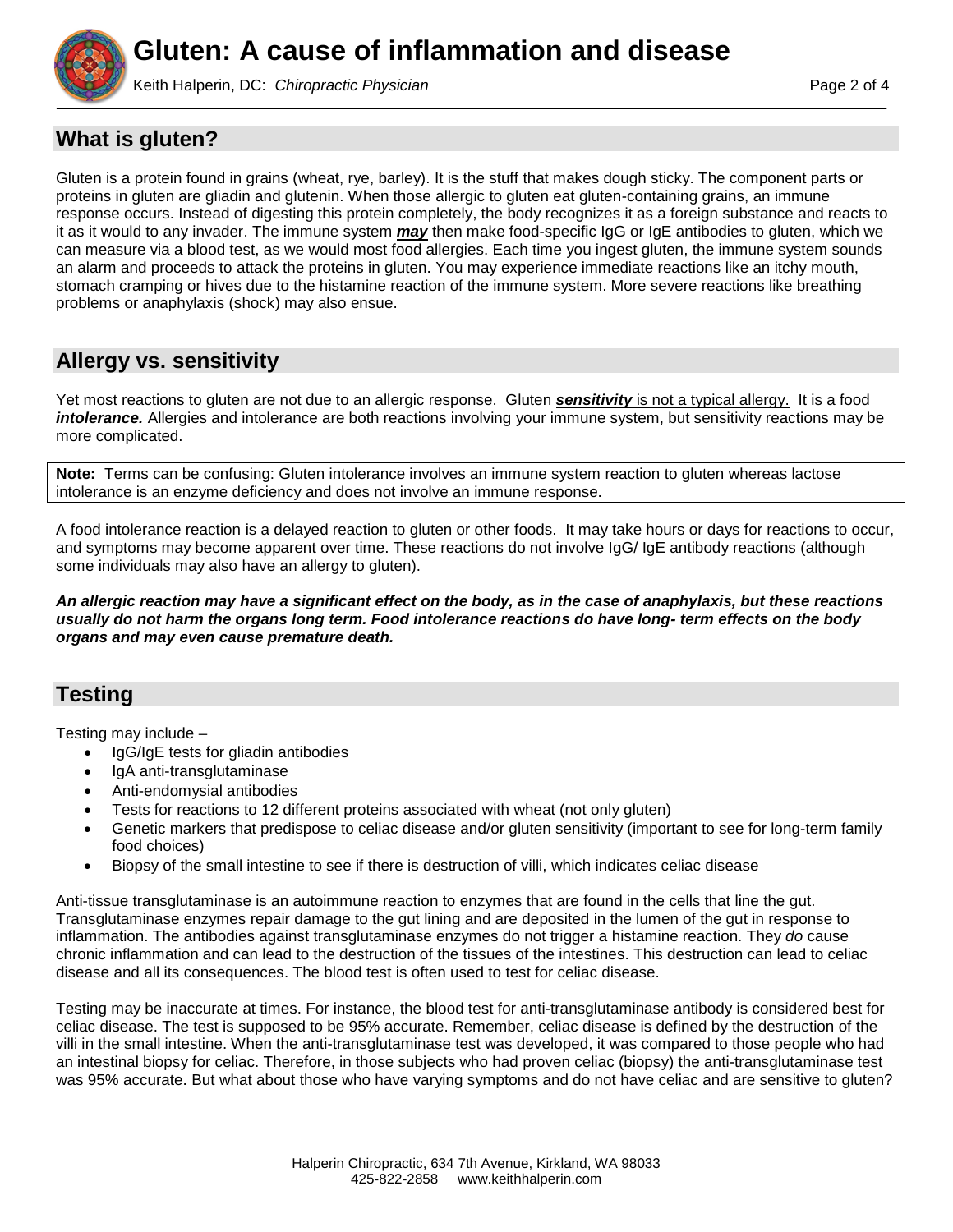

Keith Halperin, DC: *Chiropractic Physician* Page 3 of 4

The test may not be accurate, and false negatives can result. The take-home message is: If the test comes back positive, you are definitely gluten sensitive; if the test is negative, you may be sensitive to gluten nevertheless.

Therefore, until the testing becomes more accurate, I stick to the rule that "if you stay completely off of gluten for 10 weeks and feel better, you may be sensitive to it". I am partial to the newer tests for many of the gluten-related peptides. It casts a wider net to see if you react to those foods containing gluten.

Villi, the finger-like projections in the small intestine, increase the surface area by which nutrients are digested and absorbed. In celiac disease they are destroyed, affecting the digestion of nutrients needed for survival and the beneficial probiotic bacteria that line the villi are destroyed. Nutrients, such as B vitamins, and minerals, such as zinc and iron, are poorly absorbed, causing a breakdown in the enzyme systems throughout the body that rely on them. Overall energy is affected and the immune system becomes depleted. From there, any of the symptoms and disease processes listed above may occur**.**

Remember that once you recover from an allergic reaction (IgG/IgE tests) your body usually resumes normal functioning. As long as the offending food is removed, you usually get little or no progression of symptoms and other reactions. *Ninety percent of all reactions to gluten are sensitivity/intolerance. Food intolerance reactions have long-term effects that can spread to all organ systems of the body and result in severe, permanent tissue damage if not controlled.* This causes inflammation throughout the body and may present as almost any symptom or disease.

*Celiac disease affects 1 in 135 people*. It predisposes you to increased inflammation and, if untreated, to other diseases or even early death. **For example, the incidence of asthma in children with celiac disease is nearly 25%. The proportion of children that have asthma and do not have celiac disease is approximately 4%!**

A high percentage of people with celiac suffer from:

Cancer (40%) Arthritis (20%) Cows milk intolerance (24%) Liver disease (42%) Osteoporosis/osteopenia (70%) Nerve disease or peripheral neuropathy (51%) Thyroid disease (6-15%)

*People with a genetic component to their gluten sensitivity have a 1 in 22 chance of developing celiac disease*. 90% of patients with celiac disease have certain genetic markers for it. One genetic component is the inability to make the enzyme DDP4, which digests both gluten and casein (milk protein). *Those with an intolerance to gluten who do not have celiac disease number 1 in 3*. Symptoms usually vary from one individual to another.

**Note**: Remember, gluten sensitivity may not progress to celiac disease (the destruction of villi) and yet may still lead to many of the same symptoms.

The way to resolve gluten sensitivity involves:

# **The 4 R's:**

**Remove:** gluten-containing foods, yeast, unwanted bacteria

**Replace:** HCL (stomach acid), enzymes, nutrients found in food, nutrients to feed and repair the gut

**Repair**: prebiotics (support good bacteria), vitamins (B's, C, others), amino acids,

**Re-Inoculate:** probiotics (several types – all geared to specific areas of the gut)